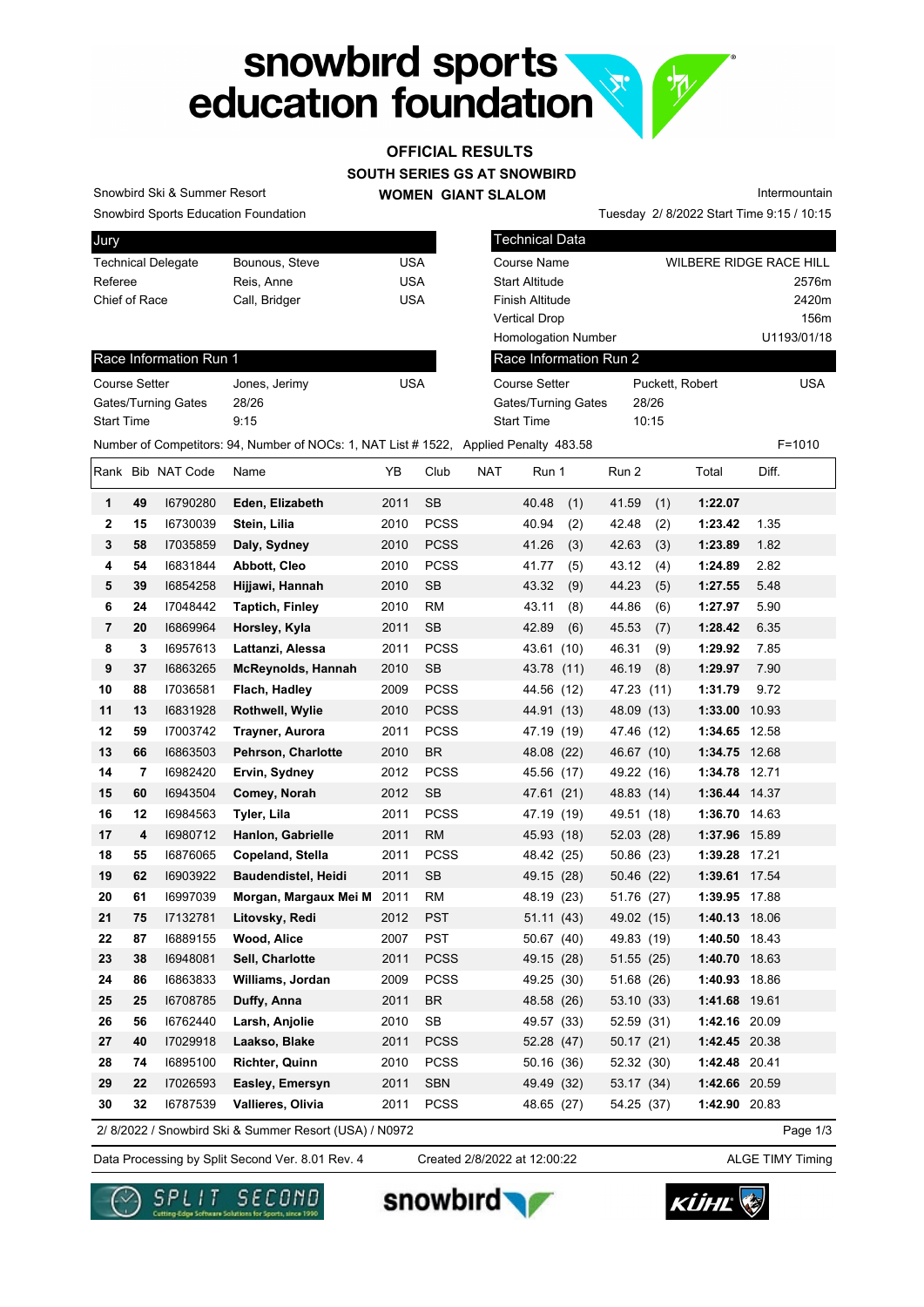## **SOUTH SERIES GS AT SNOWBIRD WOMEN GIANT SLALOM OFFICIAL RESULTS**

Snowbird Sports Education Foundation Snowbird Ski & Summer Resort

Intermountain

Tuesday 2/ 8/2022 Start Time 9:15 / 10:15

|    |    | Rank Bib NAT Code | Name                     | YB   | Club        | <b>NAT</b> | Run 1          | Run 2        | Total          | Diff. |
|----|----|-------------------|--------------------------|------|-------------|------------|----------------|--------------|----------------|-------|
| 31 | 65 | 16864607          | <b>Brower, Ellie</b>     | 2010 | <b>SB</b>   |            | 51.14 (44)     | 52.07 (29)   | 1:43.21 21.14  |       |
| 32 | 31 | 17024623          | Dumas, Toni              | 2010 | <b>SBN</b>  |            | 49.73 (34)     | 53.64 (35)   | 1:43.37 21.30  |       |
| 33 | 16 | 16960406          | Galen, Dylan             | 2010 | <b>RM</b>   |            | 49.32 (31)     | 54.15 (36)   | 1:43.47 21.40  |       |
| 34 | 53 | 16838620          | <b>Marchant, Brecken</b> | 2011 | <b>SB</b>   |            | 50.88 (42)     | 52.60 (32)   | 1:43.48 21.41  |       |
| 35 | 81 | 17050584          | McKenzie, Maida          | 2009 | <b>PCSS</b> |            | 50.41 (38)     | 54.84 (40)   | 1:45.25 23.18  |       |
| 36 | 26 | 16866092          | Thomas, Lily             | 2012 | <b>PCSS</b> |            | 50.51 (39)     | 55.43 (44)   | 1:45.94 23.87  |       |
| 37 | 33 | 16865460          | Goldstone, Sara          | 2010 | <b>PCSS</b> |            | 51.77 (46)     | 54.42 (39)   | 1:46.19 24.12  |       |
| 38 | 17 | 16805869          | Russell, Jane            | 2010 | AH          |            | 50.86 (41)     | 55.44 (45)   | 1:46.30 24.23  |       |
| 39 | 8  | 16863418          | Duffy, Claire            | 2013 | <b>BR</b>   |            | 49.82 (35)     | 56.91 (50)   | 1:46.73 24.66  |       |
| 40 | 52 | 17136679          | <b>Stansbury, Audrey</b> | 2012 | <b>PCSS</b> |            | 53.40 (50)     | 54.37 (38)   | 1:47.77 25.70  |       |
| 41 | 29 | 16810985          | Vars, Natalia            | 2011 | <b>SB</b>   |            | 53.57 (51)     | 54.94 (41)   | 1:48.51 26.44  |       |
| 42 | 85 | 16890173          | Watson, Lola             | 2009 | AH          |            | 53.70 (53)     | 55.06 (42)   | 1:48.76 26.69  |       |
| 43 | 79 | 16958483          | August, Addison          | 2010 | <b>RM</b>   |            | 53.65 (52)     | 55.22 (43)   | 1:48.87 26.80  |       |
| 44 | 34 | 16808625          | Ferguson, Holland        | 2011 | AH          |            | 52.32 (48)     | 57.22 (52)   | 1:49.54 27.47  |       |
| 45 | 47 | 16889168          | Wood, Ada                | 2012 | <b>PST</b>  |            | 55.01 (60)     | 55.57 (46)   | 1:50.58 28.51  |       |
| 46 | 82 | 16709070          | McLean, Stella           | 2009 | BR          |            | 54.60 (58)     | 55.99 (47)   | 1:50.59 28.52  |       |
| 47 | 10 | 17024596          | Baker, Picabo            | 2010 | <b>SBN</b>  |            | 51.68 (45)     | 59.14 (60)   | 1:50.82 28.75  |       |
| 48 | 51 | 16864100          | Widmer, Evangeline       | 2012 | SB          |            | 53.83 (55)     | 57.11(51)    | 1:50.94 28.87  |       |
| 49 | 28 | 17091841          | <b>Cummens, Simone</b>   | 2013 | <b>SBN</b>  |            | 54.85 (59)     | 56.80 (49)   | 1:51.65 29.58  |       |
| 50 | 36 | 17089429          | Knoll, Cassandra         | 2011 | BR          |            | 52.83 (49)     | 59.05 (59)   | 1:51.88 29.81  |       |
| 51 | 91 | 17008024          | Barney, Tanna            | 2008 | <b>SB</b>   |            | 53.82 (54)     | 58.92 (58)   | 1:52.74 30.67  |       |
| 52 | 67 | 16709974          | Larsen, Callie           | 2011 | <b>SB</b>   |            | 55.41 (62)     | 57.39 (53)   | 1:52.80 30.73  |       |
| 53 | 73 | 17141347          | Fallis, Ruby             | 2010 | <b>SBN</b>  |            | 55.68 (64)     | 58.16 (54)   | 1:53.84 31.77  |       |
| 54 | 57 | 16936814          | Drummond, Jana           | 2012 | <b>PCSS</b> |            | 55.26 (61)     | 1:00.81(62)  | 1:56.07 34.00  |       |
| 55 | 43 | 17042057          | Gilbert, Willow          | 2012 | <b>SBN</b>  |            | 57.92 (68)     | 58.51 (55)   | 1:56.43 34.36  |       |
| 56 | 93 | 16888754          | Archibald, Claire        | 2009 | AH          |            | 55.78 (65)     | 1:00.89(63)  | 1:56.67 34.60  |       |
| 57 | 84 | 16742378          | Lundeen, Serelle         | 2009 | AH          |            | 56.03 (66)     | 1:01.00(64)  | 1:57.03 34.96  |       |
| 58 | 64 | 17147107          | <b>Wucetich, Elle</b>    | 2011 | RM          |            | 54.48 (57)     | 1:02.69(69)  | 1:57.17 35.10  |       |
| 59 | 45 | 16978457          | Ennen, Abigail           | 2012 | <b>PCSS</b> |            | 57.31 (67)     | 59.98 (61)   | 1:57.29 35.22  |       |
| 60 | 76 | 16752051          | Cook, Boeri              | 2010 | SB          |            | 58.71 (70)     | 1:01.27(65)  | 1:59.98 37.91  |       |
| 61 | 92 | 17130401          | <b>Williams, Savvy</b>   | 2009 | <b>PCSS</b> |            | 54.09 (56)     | 1:06.04(78)  | 2:00.13 38.06  |       |
| 62 | 11 | X6947295          | Rayment, Alyssa          | 2012 | PCSS        |            | 58.03 (69)     | 1:02.97(70)  | 2:01.00 38.93  |       |
| 63 | 90 | 16866181          | Johnson, Lily            | 2009 | SB          |            | 59.61 (73)     | 1:01.99(67)  | 2:01.60 39.53  |       |
| 64 | 46 | 16936807          | Drummond, Julia          | 2012 | PCSS        |            | 1:00.16(76)    | 1:01.58(66)  | 2:01.74 39.67  |       |
| 65 | 70 | 16948078          | Greener, Camryn          | 2012 | SB          |            | 59.80 (74)     | 1:02.63(68)  | 2:02.43 40.36  |       |
| 66 | 63 | 17134401          | Stewart, Willa           | 2011 | <b>BR</b>   |            | 59.49 (72)     | 1:03.78(73)  | 2:03.27 41.20  |       |
| 67 | 5  | 16921225          | Johnson, Emma            | 2012 | SB          |            | 55.63 (63)     | 1:08.08(82)  | 2:03.71 41.64  |       |
| 68 | 77 | 17053170          | Booth, Addison           | 2011 | <b>PCSS</b> |            | 59.84 (75)     | 1:04.28(74)  | 2:04.12 42.05  |       |
| 69 | 72 | 17138403          | Cover, Chloe             | 2011 | <b>SBN</b>  |            | 1:02.09(78)    | 1:03.34(72)  | 2:05.43 43.36  |       |
| 70 | 94 | 17050389          | Oldham, Saydee           | 2009 | AH          |            | 1:03.68(80)    | 1:03.09(71)  | 2:06.77 44.70  |       |
| 71 | 21 | 16827412          | Knopp, Kate              | 2011 | <b>BR</b>   |            | 59.00 (71)     | 1:07.78(81)  | 2:06.78 44.71  |       |
| 72 | 80 | 16791864          | Carroll, Sylvia          | 2010 | SOL         |            | $1:00.69$ (77) | 1:07.08 (79) | 2:07.77 45.70  |       |
| 73 | 27 | 16979735          | Washburn, Elsa           | 2012 | <b>PCSS</b> |            | 1:03.56 (79)   | 1:13.54(83)  | 2:17.10 55.03  |       |
| 74 | 19 | 17084816          | Shirazi, Sophie          | 2010 | SBN         |            | 1:07.80(81)    | 1:20.45(84)  | 2:28.251:06.18 |       |

2/ 8/2022 / Snowbird Ski & Summer Resort (USA) / N0972

Data Processing by Split Second Ver. 8.01 Rev. 4 Created 2/8/2022 at 12:00:22 ALGE TIMY Timing Created 2/8/2022 at 12:00:22

snowbird

Page 2/3